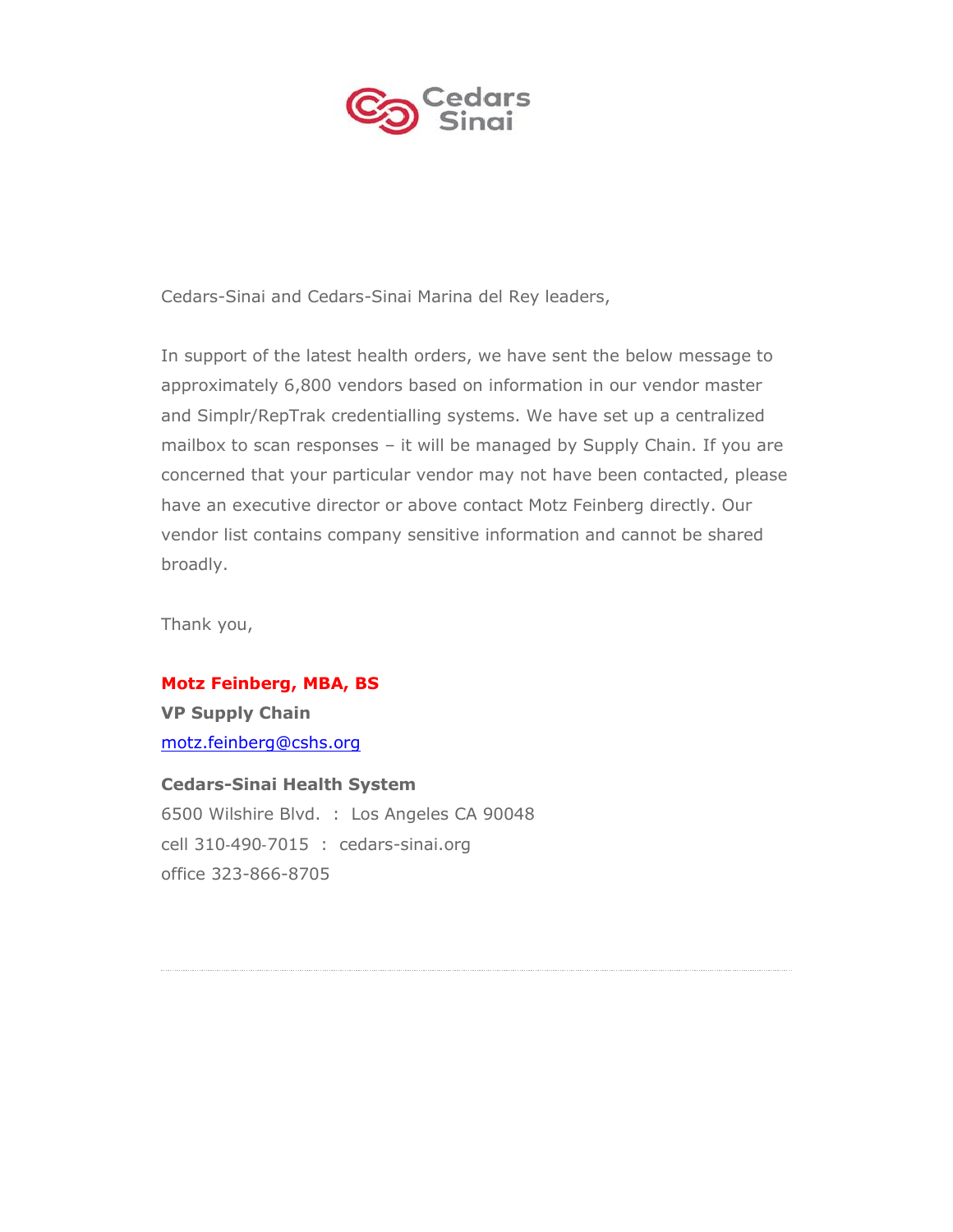

This letter is to notify you as a Cedars-Sinai vendor, contractor or consultant that effective August 23, 2021, those who are contracted to provide services to Cedars-Sinai on-site at any Cedars-Sinai location must be fully vaccinated against COVID-19 -- unvaccinated contract workers will not be permitted on site in any capacity beyond this date. We are taking this action as a result of recent California Public Health Officer Orders (July 26, 2021 and August 5, 2021) that require mandatory vaccinations and asymptomatic testing for all staff working in healthcare, including contractors, in order to protect our vulnerable patients. As a leading healthcare institution, we join our peers nationwide in mandating vaccination to fulfill our pledge to protect the community and serve as role models as well as to comply with California's public health orders.

Individuals are considered fully vaccinated two weeks after receiving the second dose in a two-dose series (such as Pfizer-BioNTech or Moderna) or two weeks after receiving a single-dose vaccine (such as Johnson & Johnson). When your staff arrive at a Cedars-Sinai location, they will be asked to provide proof of vaccination at various entry points. Proof of vaccination is defined as one of the following:

- COVID-19 Vaccination Record Card (issued by the Department of Health and Human Services Centers for Disease Control & Prevention or WHO Yellow Card) which includes name of person vaccinated, type of vaccine and date last dose administered)
- A photo of a Vaccination Record Card as a separate document
- A photo of the HCP Vaccination Record Card stored on a phone or electronic device
- Documentation of COVID-19 vaccination from a health care provider (including records from the CAIR database)